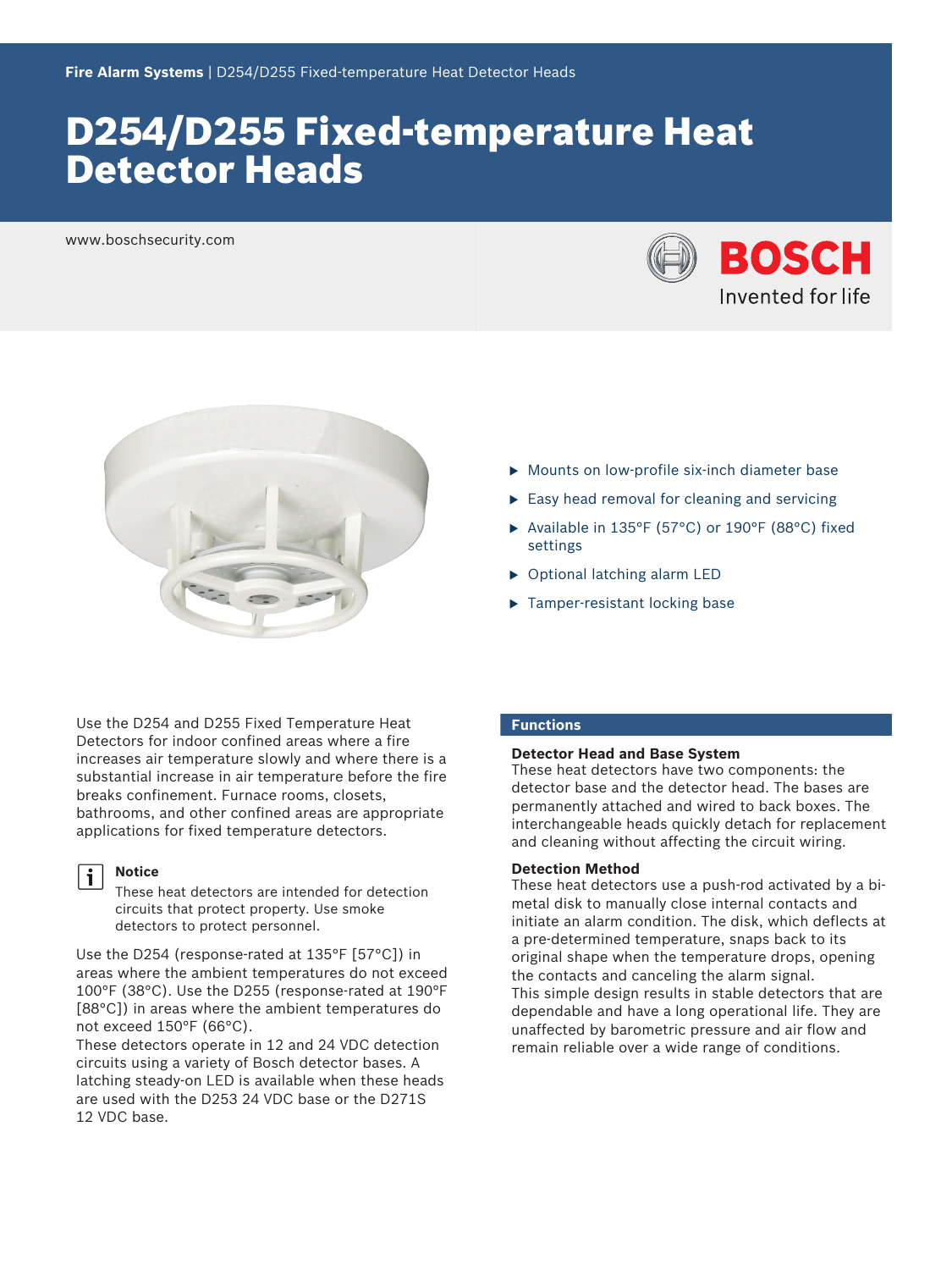| <b>Certifications and approvals</b> |            |                      |                                                  |
|-------------------------------------|------------|----------------------|--------------------------------------------------|
|                                     | Region     | <b>Certification</b> |                                                  |
|                                     | <b>USA</b> | UL                   | UQGS: Heat - Automatic Fire Detectors<br>(UL521) |
|                                     |            | <b>CSEM</b>          | see our website                                  |
|                                     |            | NYC-<br><b>MFA</b>   | 284-91-E, Vol. 2                                 |

### **Installation/configuration notes**

### **Compatible Products**

The following products are compatible with the D254 and D255 Heat Detector Heads:

| Category       | <b>Product ID</b> | <b>Product Description</b>                                |
|----------------|-------------------|-----------------------------------------------------------|
| Control Panels | D7022             | <b>Conventional FACP</b>                                  |
|                | D7024             | <b>Conventional FACP</b>                                  |
|                | D7024             | Addressable FACP                                          |
|                | D9124             | Addressable FACP                                          |
| Detector Bases | D250A             | Two-wire conventional detector<br>base (12 VDC or 24 VDC) |
|                | D <sub>253</sub>  | Two-wire conventional detector<br>base (24 VDC)           |
|                | D271S             | Addressable smoke and heat<br>detector base (12 VDC)      |
|                | D291M             | Master addressable detector base<br>(24 VDC)              |
|                | D291S             | Addressable detector base<br>(24 VDC)                     |

# **Mounting**

The detector base installs over a back box and contains all the wiring. The detector head attaches to the base by hand. Align the head with the base and turn it clockwise. No tools are required for installation other than the hex key used to tighten the tamper screw.

#### **Wiring**

Refer to the installation instructions for the specific base for detailed wiring requirements.

# **Parts included**

| Quant. | Component                                          |
|--------|----------------------------------------------------|
|        | D <sub>254</sub> or D <sub>255</sub> detector head |

1 Hardware pack

# 1 Literature pack

# **Technical specifications**

# **Environmental Considerations**

| Temperature | D254: +32°F to +100°F (0°C to +38°C)   |
|-------------|----------------------------------------|
| (ambient):  | D255: +32 F to +150 F (0 °C to +66 °C) |

# **Mechanical Properties**

| Color:                     | Bone white                                            |
|----------------------------|-------------------------------------------------------|
| Dimensions (diameter x D): | 6 in. x 2 in. $(15.2 \text{ cm} \times 5 \text{ cm})$ |
| Response Time:             | $<$ 120 sec                                           |
| <b>Power Requirements</b>  |                                                       |

Voltage (operating): 12 VDC or 24 VDC

**Ordering information**

# **D254 Fixed-temperature (135°F [57°C]) Heat Detector Head**

Fixed-temperature (135°F [57°C]) mechanical heat detector head for use in 12 VDC or 24 VDC nominal circuits; requires a base. Order number **D254**

# **D255 Fixed-temperature (190°F [88°C]) Heat Detector Head**

Fixed-temperature (190°F [88°C]) mechanical heat detector head for use in 12 VDC or 24 VDC nominal circuits; requires a base.

Order number **D255**